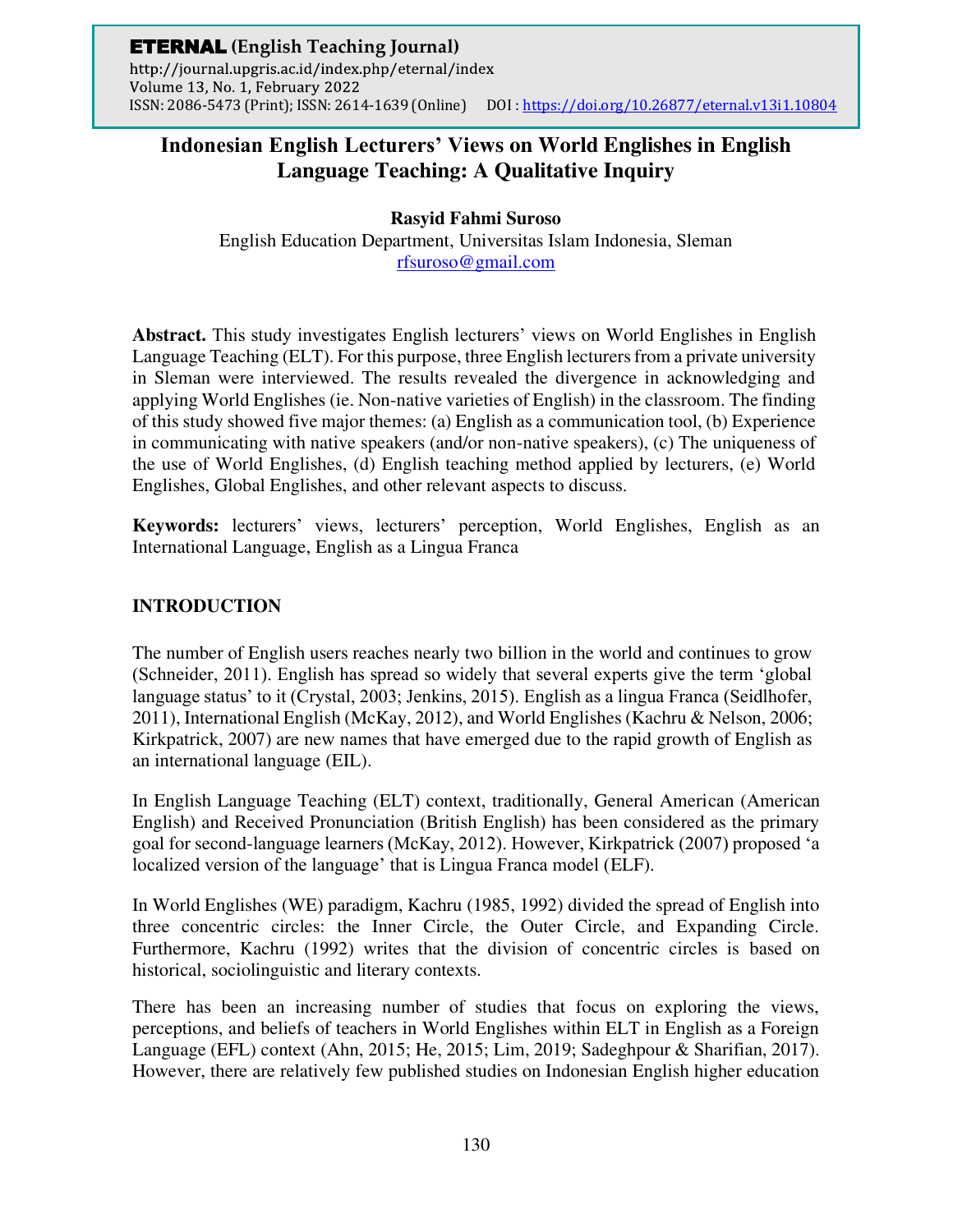lecturers' perception of WE within ELT in EFL context. To fill out the gap, the purpose of this study is to investigate a group of Indonesian English lecturers regarding their perception towards World Englishes in English language teaching.

# **METHOD**

This study uses a qualitative research method and employs thematic analysis as a research design (Braun & Clarke, 2006). Thematic analysis is employed to determine, analyse, and present the theme from data that has been obtained. This study is designed to investigate the view on World Englishes among lecturers in Indonesia.

The participants of this study are three English lecturers from several faculties in one of Indonesia private universities. The researcher determines that the participants should have been teaching English for at least two years. All participants are Indonesian citizens. Therefore, the researcher considered that another criterion is—participants have visited a country where English is used as the first (the inner circle) or the second language (the outer circle). This is to ensure that participants have the exposure to distinguish Englishes (as we know that in Indonesia, English is considered as a foreign language).

An in-depth interview is used as the primary instrument of the study. The researcher applied a semi-structured interview where the research questions were developed before the researcher interviewed the participants. The in-depth interview emphasizes how the view on World Englishes among lecturers in ELT context in Indonesia.

The researcher interviews the participants in shifts. The interview is conducted online since the number of Covid-19 cases is rising. The researcher records the whole process of interview utilizing *Zoom* application. The interview is used as the only primary data.

Thematic analysis is used by the researcher as a qualitative data analysis method. This method is employed to determine, analyse, and present the theme and describe the data in detail (Braun & Clarke, 2006). Braun & Clarke (2006) write six steps-of-thematic-analysis in detail detail as follows:

Step 1: Familiarizing myself with the data. The first step in analysing data is the most crucial and affects the subsequent steps. In simple terms, the most basic thing a researcher needs to do is 'familiarize' with the data. The way that can be taken is to re-read the data. If the data is in the form of audio (verbal data), then what needs to be carried out is verbatim transcription. This step may seem 'time-consuming' and 'boring', but it is a good way to familiarize oneself with verbal data (Riessman, 1993). Another reason is that verbatim transcription can 'keep' the natural meaning (Poland, 2002).

Step 2: Generating initial codes. After familiarizing with the data, the researcher can start producing initial codes from the data. Generally, initial codes are different from themes (themes are broader than codes). In this step, Braun & Clarke suggested that researchers write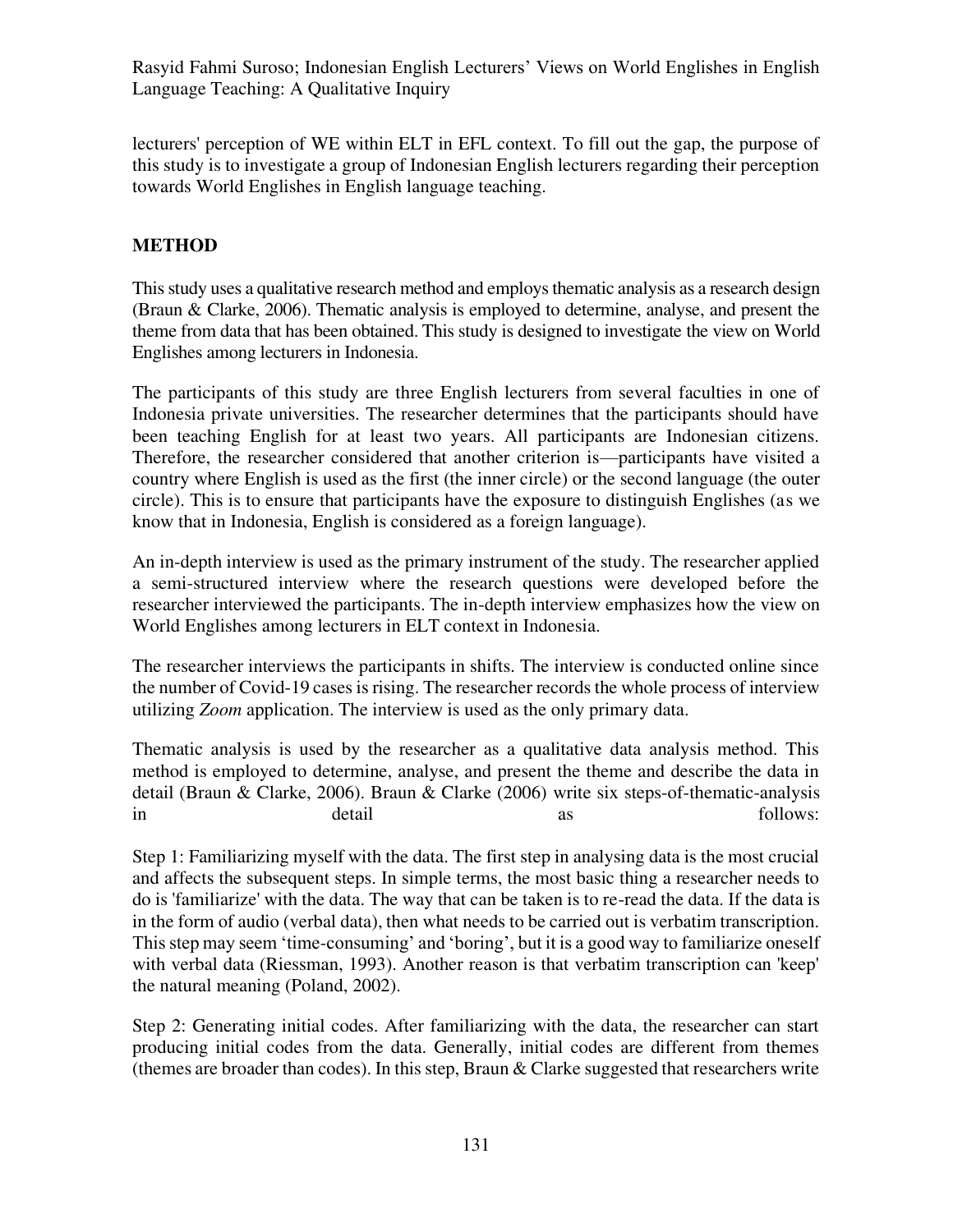down as many codes as possible because it is feasible that there are interesting things that can be investigated from these codes.

Step 3: Searching for themes. The third step can be commenced after the researcher obtains the codes that have been compiled. Then, the researcher will focus on a broader range of themes. Various codes that have been obtained in the second step will be classified as potential themes. It is important for the researcher to thoroughly analyse the codes and to consider what kind of code fits into what theme.

Step 4: Reviewing themes. After potential themes are obtained, the researcher will 'refine' the themes. According to Braun  $&$  Clarke (2006), there are two main reasons why a theme is 'eliminated'. First, there is not enough data to support this theme. Second, the data is too 'diverse'. Meanwhile, Patton (1990) proposed two terms *internal homogeneity* and *external heterogeneity* to indicate whether potential themes are worthy of being a theme or not. This phase consists of two levels of reviewing. Level one reviews the code, while level two reviews potential themes.

Step 5: Defining and naming themes. Braun & Clarke (2006) provide one way to examine the extent to which researchers understand the definition of a theme - namely by seeing whether the researcher can describe the scope and content of each theme. If researchers are unable to do this, further 'refinement' of that theme may need to be undertaken. Regarding the 'naming' of the theme, Braun & Clarke (2006) suggest that the name is *concise, punchy,*  and *immediately give the reader a sense of what the theme is about*

Step 6: Producing the report. The final step includes two things: final analysis and report writing. It is important to ascertain the purpose of writing the report, whether for publication or for submitting assignments, such as a thesis. Braun & Clarke (2006) emphasizes that report writing is not just showing and providing data. Report writing is necessary to provide 'an analytic narrative' that can describe the stories about the data (go beyond the description of the data).

The researcher reviews the credibility of the method by communicating the data to the academic counsellor and confirming data to all of the participants (Widodo, 2014). The researcher reviews conformability by conducting audit and verification (Ibrahim, 2015).

## **FINDINGS AND DISCUSSION**

### **English as a Communication Tool**

More than two decades ago, a leading expert on linguistics, David Crystal, estimated that there were more than 1.1 billion English speakers with details of 320 million using it as a first language, 225 million using it as a second language (and/or as an additional language), and 600 million who learn it as a foreign language (1997, as cited in Graddol, 2000). By 2021, according to *Statista* report, there are 1.35 billion English speakers – and continuing to grow – with varying levels of proficiency. Meanwhile, reports from South China Morning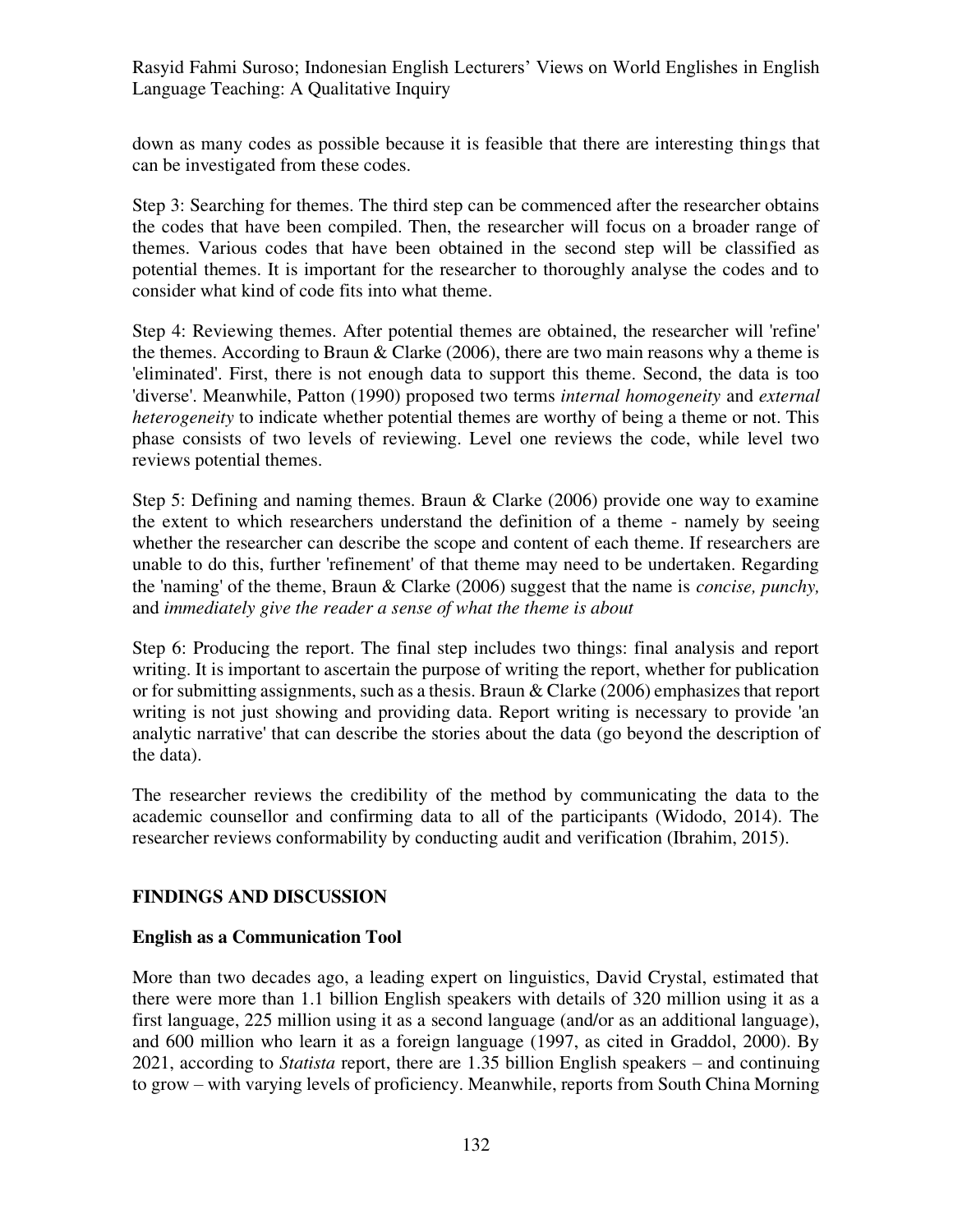Post and The Washington Post have a higher rough estimate that there are 1.5 billion of the world's population who speak English. At this point, the researcher considers that English is indeed a communication tool around the world.

In viewing the purpose of learning English, the participants tend to have the same opinion.

*For me, what's important is the English that we speak could be used to communicate with other people (BIK/MAW/I2/L371-373).* 

*I reckon that the 'end result' is more about the ability to communicate, as far as I can see (BIK/YAN/I3/L707-708).* 

Based on the data above, Mrs MAW and Mrs YAN believe that communication is the main goal of learning English. Not only English, but in learning any language, the main purpose is to be able to use the language.

*I could say that variety and accent aren't important anymore, what's significant is that we understand what we're talking about and people understand what they want to hear so that interaction occurs (BIK/AMU/I1/L385-389).* 

Meanwhile, Mr AMU emphasizes in more detail that other aspects can be put aside since what's needed is the understanding between the speaker and the listener.

#### **Experience in Communicating with Native Speakers (and/or Non-native Speakers)**

Each participant has unique and diverse experiences, both in duration and in the countries visited. Mr AMU has been living in the UK for more than five years to earn his doctoral degree. He has also visited various countries in Asia such as Japan, Thailand, Cambodia, and Malaysia. Mrs MAW has visited three countries: Singapore, England, and South Korea – to attend several conferences. Meanwhile, Mrs YAN has been back-and-forth to Malaysia four to five times.

*My supervisor was a Brit, and definitely, he spoke very fast. Since he had a lot of experience in guiding 'non-native English speaker' students, he always said this from the very beginning, "Bring a recorder before the class started, so you don't keep confirming what I explain during face-to-face supervision." I could quite catch his explanation actually, but when I got home, I tried to listen again to check the extent of my understanding. It turned out that there were some details that I failed to notice (PB/AMU/I1/L787-803).* 

Although living in Southampton, England for more than five years, Mr AMU admits that it is still quite challenging to listen to native speakers. A study conducted by Rahimirad  $\&$ Moini (2015) showed a similar result. MA graduates in Iran (according to Kachru's concentric circle, Iran is one of the members of the expanding circle) find it difficult to listen to native speakers because of *the fast delivery of speech.* 

*Years ago, I took a train from Malang to Jogja. I sat next to a woman from, from Czech, or Slovakia. I don't really remember where she came from. She asked a lot of questions*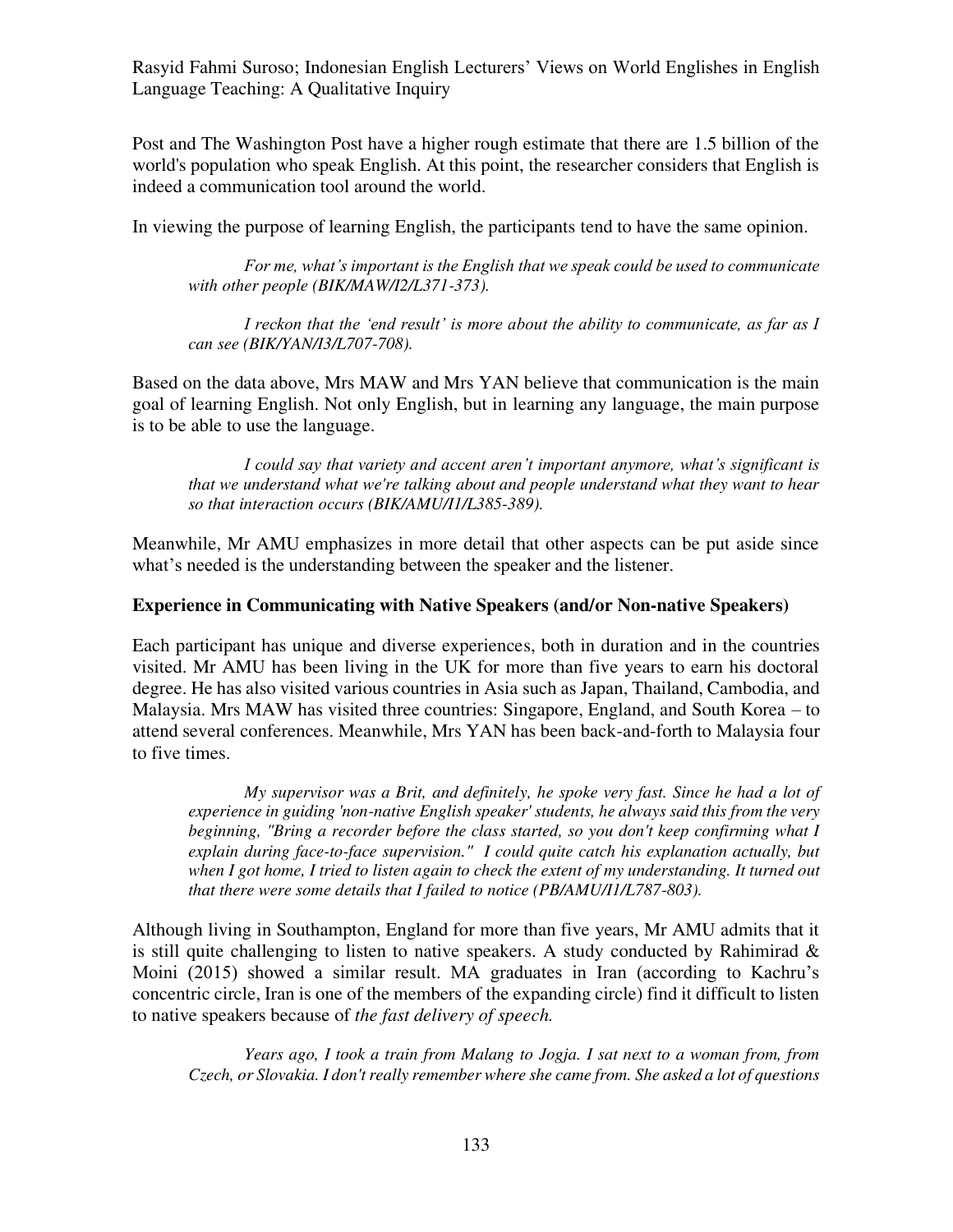*about my religion since she knew I was a lecturer at an Islamic university. As a matter of fact, she asked many things related to Islam. Then, all of a sudden, she went, "I like the way you explained things, I totally understand what you mean". I was surprised, to be honest. I think she was struggling to understand my explanation (PB/AMU/I/L646-661).* 

*It means that my position to be myself with my English 'style', is the right thing to do, in that context (PB/AMU/I1/L671-673).*

Mr AMU encounters a special experience when interacting with a non-native speaker in Indonesia. Talking with a woman from Slovakia (or Czech), Mr AMU was quite shocked to know the fact that she could fully understand what Mr AMU is saying. Mr AMU regards that 'being himself' is the right action. The researcher presumes that what is implied by being himself is not trying to imitate an American or British accent.

*They (Mrs YAN's students) used Google Translate - they could survive with it. One time, they ordered a taxi, they wrote something in Indonesian and then translated it into Mandarin, then showed it to the driver, things like that PB/YAN/I3/L667-670).* 

Meanwhile, Mrs YAN recounts her students' experience while in Tianjin, China. After failing to communicate using English, her students try to use a translation tool and also nonverbal communication. "It worked", Mrs YAN claims.

#### **The Uniqueness of the Use of World Englishes**

Deterding (2013) divides English as a Lingua Franca (ELF) features into two types: Lingua Franca Core (LFC) and Non-Lingua Franca Core. LFC, in brief, is the pronunciation that non-native speakers need to achieve in order to be understood by international English speakers, while Non-LFC can be interpreted as a more flexible pronunciation in its application. One of the features of Non-LFC is the frequent use of Dark-L.

*When I was in Cambodia, right after attending a conference, a tuktuk driver offered me, 'go to pele?' Pele? What is pele? Definitely that pele is not a football player, but he went, 'go to pele, go to pele, I take you, I take you," with his hands, he formed this (AMU's index finger and thumb form a triangle), 'big, big pele' pelle? Big? Wait a minute... ah I see, pele is probably a palace, right? But he called it pele, because it was influenced by the way he spoke Cambodian. I mean, that's ELF (KI/AMU/I1/L318-323).* 

In American English (General American English), there are two ways of pronouncing the L sound, Light L and Dark L. The IPA transcription for Light L is  $\Lambda$ , for example in the words *like* and *clean*. Meanwhile, the IPA transcription for Dark L is /ł/ [some dictionaries still write it as /l/], like in the words *pull* and *ball*.

The excerpt above shows a real example of non-native speakers' utterance – Cambodia is one of the members of expanding circle countries. Instead of using Light L, the tuktuk driver uses Dark L when pronouncing 'palace' (/'pæləs/) which became 'pele' (/pełe/). As for the unspoken '-ce' (/əs/) snippet, the researcher assumes that it is just part of the tuktuk driver's idiolect.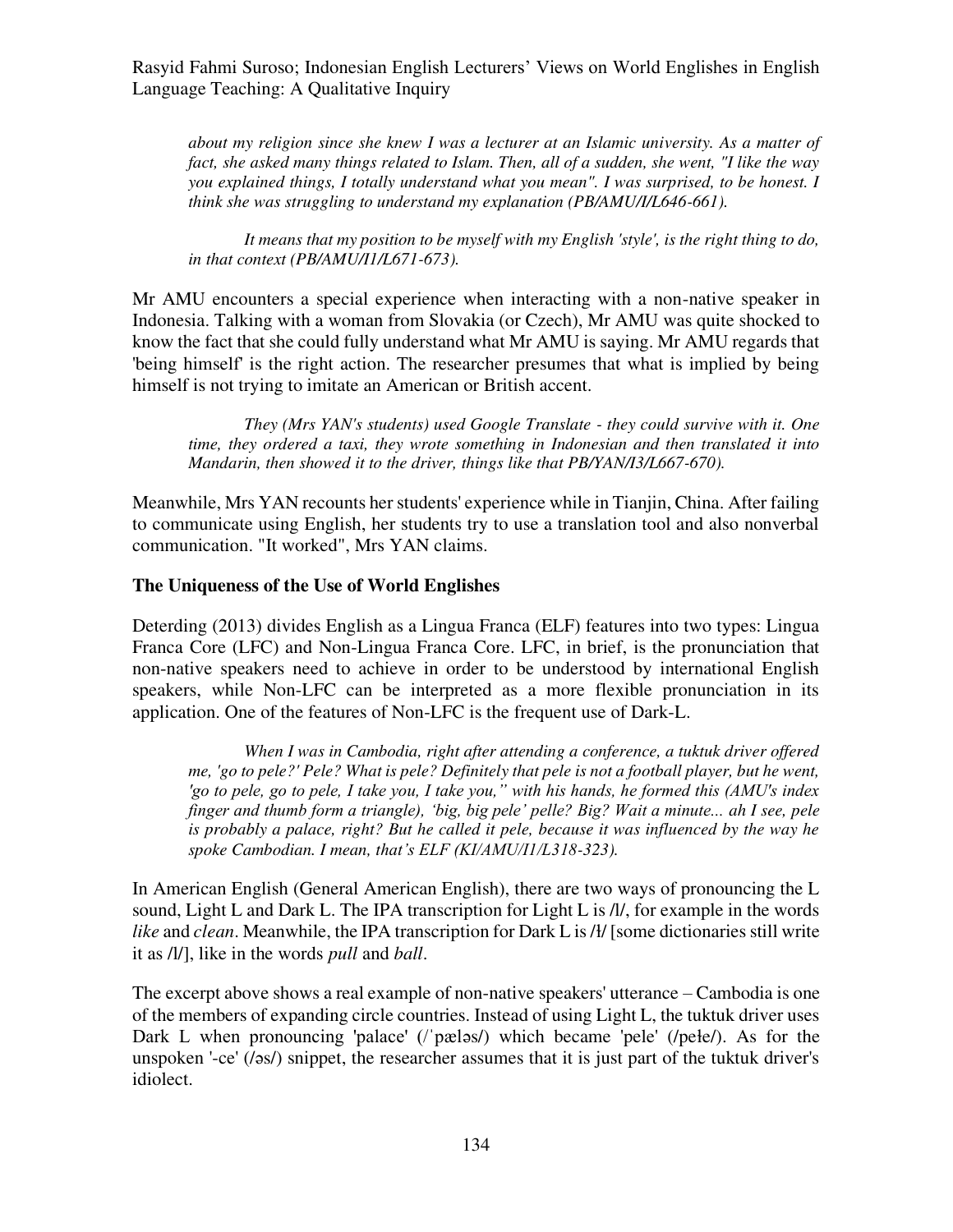The extract also shows how the tuktuk driver employs nonverbal communication. The tuktuk driver provides additional information by forming a triangle using his fingers, whether it is intentional or not – which Mr AMU eventually interprets as a 'palace'.

*In Southampton, they have different styles and accents from Londoners or even Birmingham people. Literally different. The way they speak are very smooth and lilting. 'Excuse me, can I help you please?' (AMU tried imitating Southampton people's speech style) (KI/AMU/I1/L342-348).* 

With more than five years of experience in the UK, Mr AMU is well aware of the variations that arise in several counties, regions, towns, and cities in the UK. A variation, adapting Trask and Stockwell (2007), is 'observable differences' in a language. A judge certainly doesn't talk like a bank clerk. A high school student doesn't talk like a doctoral graduate. As a matter of fact, we, as individuals, are not homogeneous. We don't speak in the same way when we are in the university, for example, and when we are at home. The examples above are aspects of sociolinguistics. For the linguistic aspect, some instances are vocabulary (lexicon) and grammar (syntax).

In the excerpt above, Mr AMU utters, "excuse me, can I help you please?" with a Southampton accent – although the researcher is not able to confirm the 'legitimacy' of the accent. Mr AMU continued, "...different from Londoners or even Birmingham people." Through this sentence, the researcher believes that we need to redefine the term 'British English'. In a simple definition, British English is English that spoken and used by the people of Britain. Britain (also known as Great Britain) refers to an island consisting of three countries: Wales, England and Scotland. As we know, Southampton, London, Birmingham are cities located in England – which are part of Britain. Therefore, the researcher considers that the concept of British English becomes vague.

*You know, what surprised me the most was when I had a workshop in Manchester. Their English, at some point, sounds like ours. They would say 'thank you very much' (pronunciation of 'much' is based on the spelling m u c h) instead of very much (pronunciation as it is). --- KI/AMU/I1 (L366-372)* 

Mr AMU expressed his astonishment after noticing a major mistake and even non-standards in a country that is often considered the 'owner' of English. If we take a look at two of the most prominent dictionaries in the world – the Cambridge Dictionary and the Oxford Learner's Dictionary – we will find the IPA transcription /mʌtʃ/ for 'much'. However, the Manchester people, or at least the Manchester people that Mr AMU met, pronounce it as /mʊtʃ/.

To confirm this, we can look at a comprehensive work by Hughes, Trudgill, and Watt (2013, 5th edition). Those three renowned writers collected more than twenty accents and dialects in the United Kingdom. The Manchester accent, also known as Mancunian, is quite distinctive compared to the Received Pronunciation, for example. Manchester people tend to replace the vowel /ʌ/ with /ʊ/. *Put* and *Putt* will be considered as homophones, using the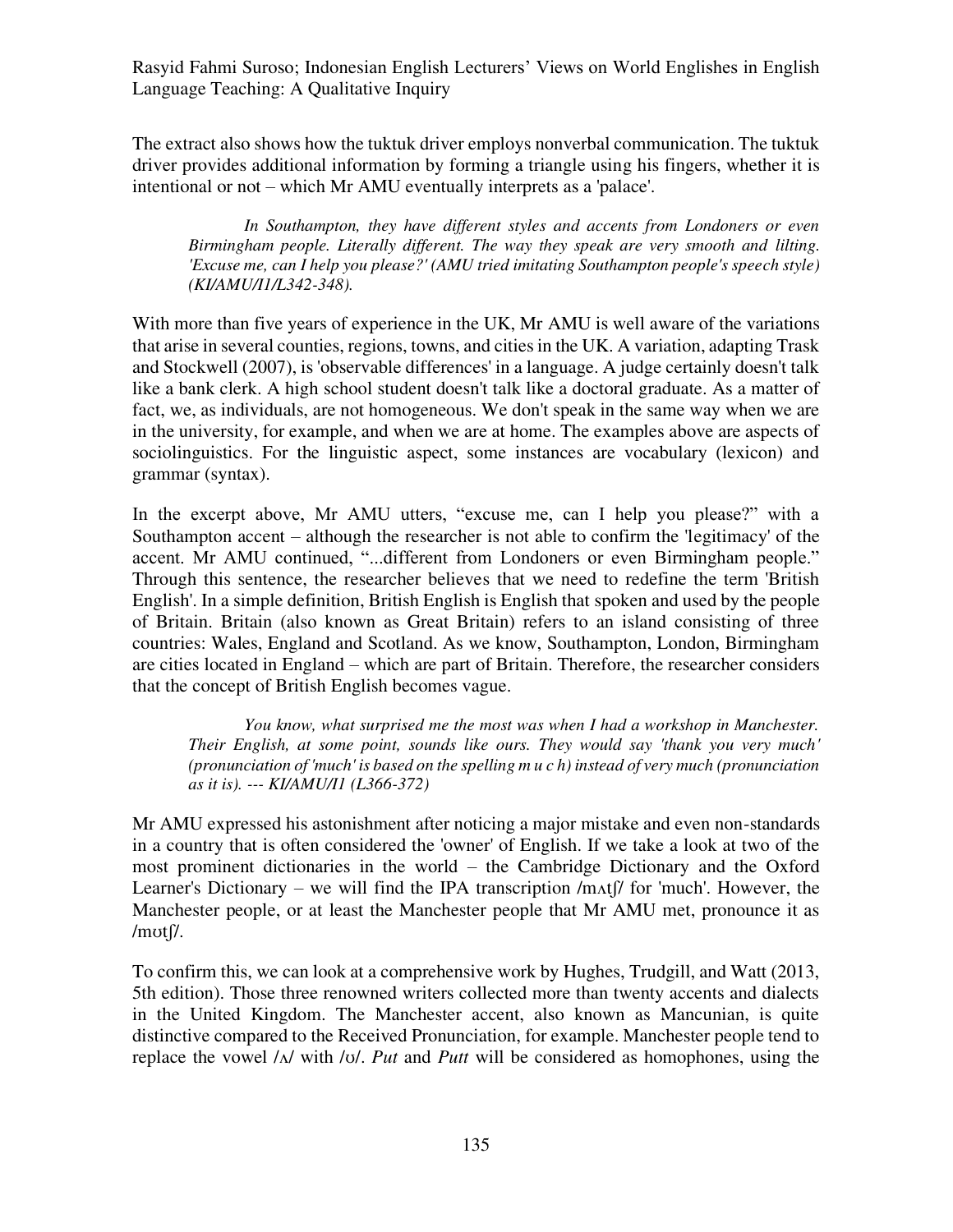vowel /ʊ/. Another characteristic is the tendency to omit the /h/ sound at the beginning of words (e.g. horrible).

*Indonesian people, as far as I observe, have a specific way of writing English. It's not entirely wrong, but sometimes it's not quite straightforward, not straight to the point. For example, "Prays to Allah, the Almighty, salawat and salaam to our prophet Muhammad" and "I do apologise for the mistakes". On several occasions, it's not necessarily needed (KI/YAN/I3/L337-343).* 

Mrs YAN identifies characteristics of Indonesians when writing in English: less straightforward and not to-the-point. Not only in written style, even in spoken speech, has it tended sometimes considered too pleonastic. Ms YAN's students often end their presentations with 'I do apologise for all the mistakes' which according to Ms YAN, is not really necessary. This is reinforced by research by Arsyad and Adila (2017) who reviewed forty journal articles in four Indonesian journals with the Scopus index. The result shows that Indonesians tend to be 'presenting positive justification' rather than 'evaluating other writers' work'.

### **English Teaching Method applied by Lecturers**

*So, as of 2015, my teaching method was still influenced by monolingual ideology, Standard English norms, and native speaker norms. But definitely, when I return to Indonesia, I will undeniably change that. I will no longer insist... um, for example, 'you have to – you have to imitate native speakers' no, it's not gonna happen. Some of them don't even talk properly (probably refers to the 'much' earlier). I don't think it's fair (CM/AMU/I1/L683-691).* 

*When you claim that 'someone's wrong', it simply means you're holding nativespeakerism philosophy (ICV/AMU/I1/L429-431).* 

From the excerpts above, Mr AMU openly expresses that monolingual ideology influenced his teaching method from the very beginning of his teaching career to 2015 – before he continued his doctoral education. In a simple sense, monolingual ideology is a belief in which only one language is needed in an interaction or communication. This ideology is considered problematic (Peel, 2001) not only because it ignores the fact that there are other languages that live and are widely used in society, but also neglect the reality that there is always something unique and even exclusive in each language.

Meanwhile, the term 'native-speakerism' appears at least four times in the interview with Mr AMU. This term appears as a continuation of the monolingual ideology, which distinguishes between 'native speakers' and 'non-native speakers' (Jenkins, 2000, as cited in Holliday, 2006). Moreover, Holliday (2006) defines native-speakerism as an ideology which views that 'native-speaker' teachers represent 'western culture' and are authoritative towards English language and English language teaching methodology.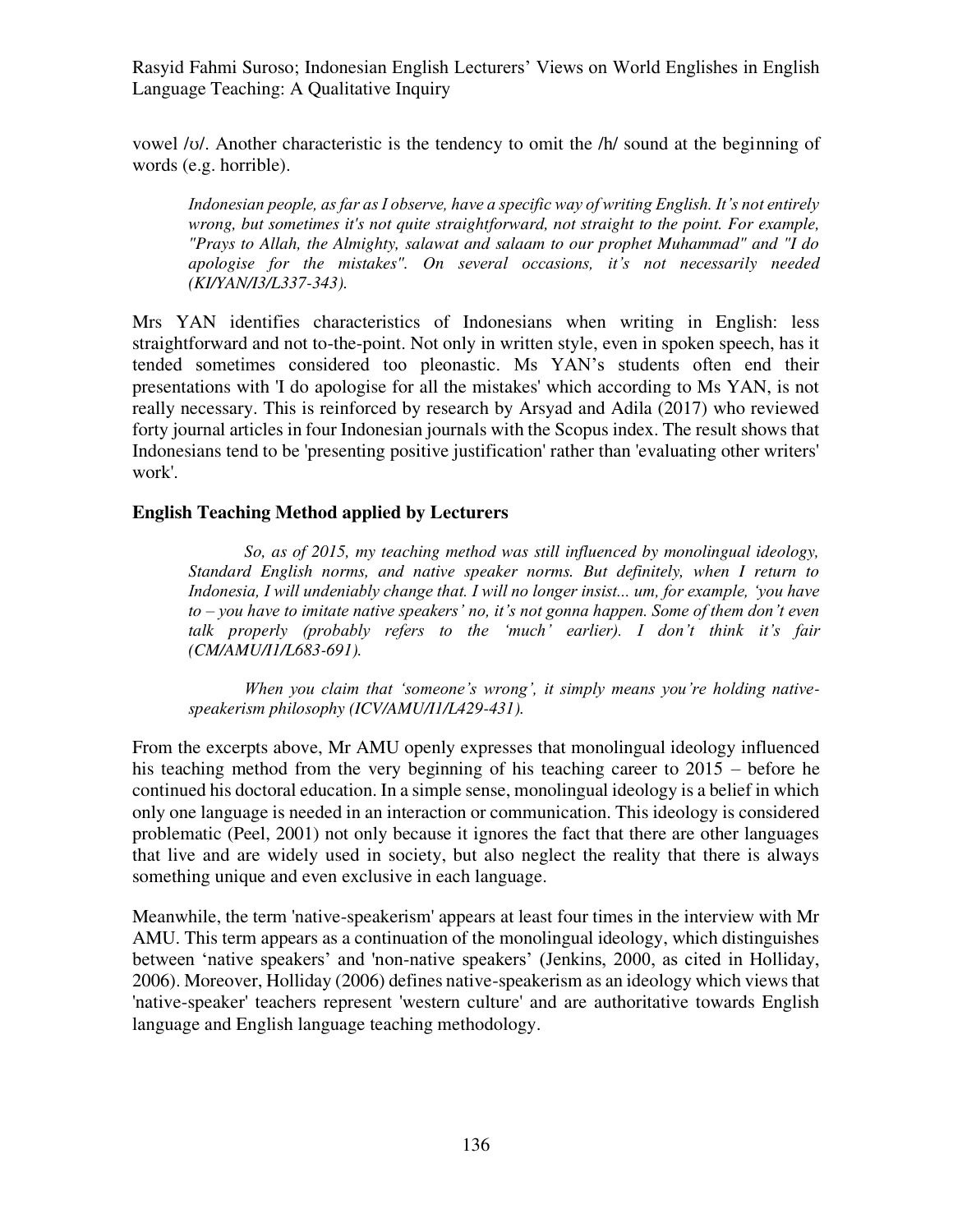*Personally, I still refer to the native speaker norm. My teaching method is based on the textbooks. Usually, the textbooks are still imported from England or American publishers (CM/MAW/I2/L176-180).* 

*My viewpoint is more of introducing these variations to students, but not to be taught. 'This is Indian English, this is Malaysian English,' but it won't be used practically in the classroom (CM/MAW/I2/L240-243).* 

*I won't oblige students to be like American English or British English speakers, or worship British or American English, no (CM/MAW/I2/L275-277).* 

Mrs MAW denotes her perspective regarding the practice of the 'native speaker norm' in her teaching method. Mrs MAW mentions that her teaching resources came from textbooks published by 'English-speaking country' publishers, such as the United States and the United Kingdom. In addition, Mrs MAW believes that variations of English can be taught to students but not for practical use in a classroom. At the same time, Mrs MAW does not require her students to duplicate or even glorify British or American English.

From that point, it seems there is a gap between the use of textbooks published by the United States and the United Kingdom as a teaching reference, and the lenience that Mrs MAW gives her students to choose whether to use British or American English or neither of them. This is understandable considering written English (books, articles, etc.) seems stricter, and the grammar is relatively homogeneous. In contrast, spoken English (conversation, audio, etc.) is more flexible and varied.

### **World Englishes, Global Englishes, and Other Relevant Aspects to Discuss**

*There are two major perspectives when it comes to Global Englishes (GE), English as an International Language (EIL) and English as a Lingua Franca (ELF). If it's EIL, English as an International Language, it talked about the English varieties that existed in the British colonies, like Singlish, Malaysian English, they were colonized by the British Empire, right? However, Lingua Franca didn't talk about that. It described how people with their respective characters can communicate in English (WGT/AMU/I1/L277-292).* 

*The paradigm or perspective of GE never made a parameter: standards, Standard English norms, never. Global Englishes saw language as a function of communication. So, it's not about whether you're right or wrong. Remember, it's not just American or British English. Every English variation can be taught to the students (WGT/AMU/I1/L476-489).* 

Of the three participants, the term 'Global Englishes' only appears in the interview with Mr AMU since he has been studying this topic profoundly, especially when he continued his PhD in the UK. According to Crystal, English achieves a global status since it has a 'special role' in nearly every country (2003). 'Special roles' itself has two main facets. First, as an official language. Second, as a language used as a mandatory subject in one's education system. Ethnologue, a language research centre, noted that in 2021, 55 countries establish English as an official language (French is in second place recognized by 29 countries, Arabic is in third place recognized by 26 countries), de jure (legally recognized) and de facto (used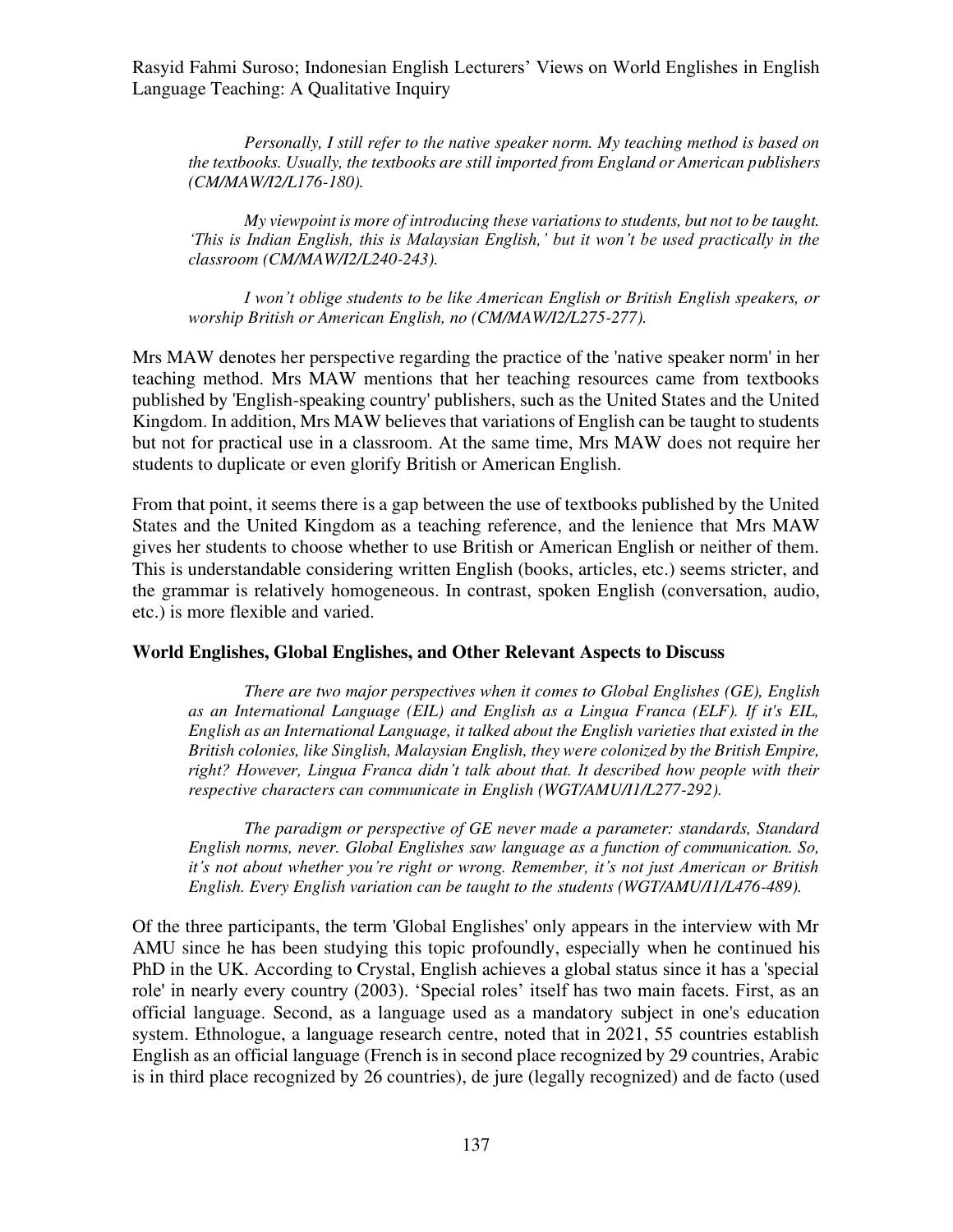in daily conversation). Meanwhile, concerning the second aspect, the University of Winnipeg (located in Manitoba, Canada) compiles various official documents and publications from 183 countries. The result shows that 142 countries (including Indonesia) enact English as a mandatory subject of national education policy. It seems that to this day, English is the only language that has gained a global language status.

In the matter of Global Englishes (GE), Mr AMU affirms there are two branches of GE: English as an International Language (EIL) and English as a Lingua Franca (ELF). EIL, as Mr AMU said, discusses countless variations in a language, while ELF deals with how humans use a language to communicate.

Numerous previous papers have discussed the definition, limitations, and scope of EIL and ELF. Slightly different from Mr AMU's outlook, Sharifian (2009) views that EIL is not just variations in English but more of the fact that those many variations make English a language of international and 'intercultural' communication. A similar understanding comes from Dewi, who discerns EIL paradigm does not refer to certain variations of the English language, but rather to its function in international communication (2012). Meanwhile, McKay (2018) describes that there are two roles of EIL, first as a type (or varieties) of English, second as a way of using English.

In the realm of ELT and TESOL, it is common seeing various terms to be overlap. Several terms are even more difficult to identify its boundaries. Two terms whose meanings are often used interchangeably are EIL and ELF. EIL, as described above, is defined as the English used in international communication without emphasizing one particular variation. Moderately contrasting from EIL, according to House (1999, as cited in McKay, 2018), ELF is English spoken by speakers who do not use English as their mother tongue. The implication is that every native speaker is excluded from the discussion of ELF. ELF is also often referred to as 'a contact language' (Seidlhofer, 2004, as cited in Ur, 2010) and 'a bridging language' since it is bridging speakers from different linguistic and cultural backgrounds.

*World Englishes is English variations appear in countries where English is the official language or joint-official language. That's the reason why people in those countries regard that variations are something normal. On the contrary, Indonesians, who consider English as a foreign language, has not yet reached WE level as we are still learning English from the inner circle country (WGT/MAW/I2/L111-120).* 

The term "World Englishes" (WE) can be viewed from three points of view (Bolton, 2004). The first definition of WE is every variety of English worldwide. When referring to the concentric circles of Kachru (1992), this includes the inner circle, outer circle, and expanding circle. The second definition is narrower, referring to English variations exist in three regions: West Africa (Nigerian English, Caribbean (Jamaican English), and Asia (Hong Kong English, Malaysian English, Indian English, Singaporean English, etc.). The third definition emphasizes the view that all varieties of English are equal in international communication. From the three perspectives, Mrs MAW tends to perceive it in the second sense.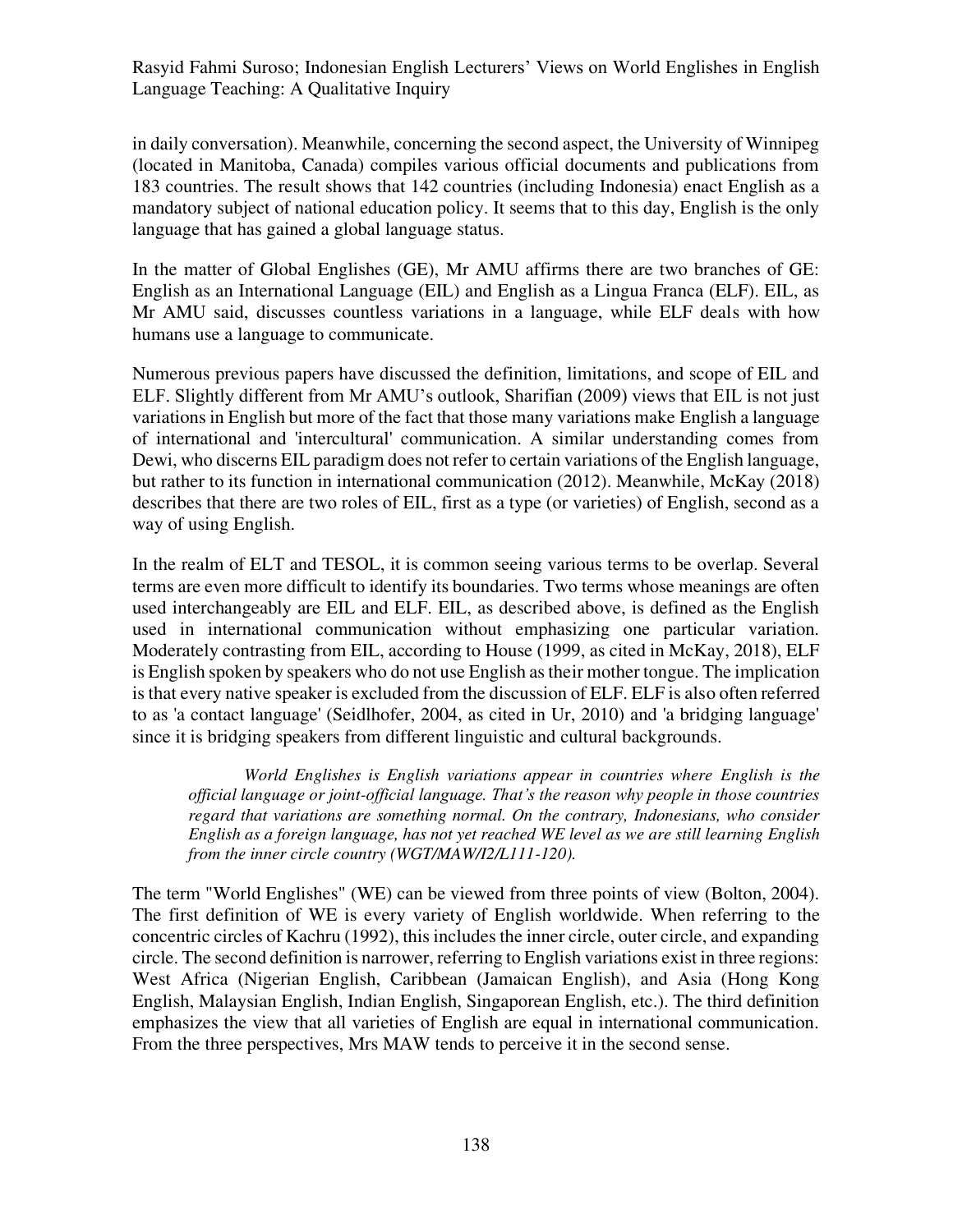*As to Indonesian English variation, I don't think we're there yet (WGT/MAW/I2/L201-202).* 

Based on the extract above, Mrs MAW comes up with the term 'Indonesian English' which means English spoken by Indonesians and adapted it into Indonesian language rules. Mrs MAW also emphasizes that in Indonesia there seems to be no sign that so-called Indonesian English will be used in the near future considering that countries in the expanding circle (Kachru, 1992) are still learning English based on exonormative (tending to rely on British or American English) native speaker model (Monfared, 2020).

The researcher traces back to one of the Web Corpus, *English Corpora: iWeb Corpus*. The website consists of approximately 14 billion words sourced from 22 million web pages. The term *Indonesian English* only appears seven times. Only two of them refer to an English variation. It seems that Indonesian English is not quite a popular term to use, at least on those wide ranges of websites.

*I can say that we are a contender – a strong contender in English Language Teaching, especially in more varied use of English (WGT/YAN/I3/L236-239).* 

Mrs YAN shows optimism that in the future, Indonesia will probably have its own variation. Even more, it could be a policy in the formal education system in Indonesia. Nonetheless, the endonormative view (tending to rely on local rules and norms) is unusual in expanding circle countries and more popular in outer circle countries (Monfared & Khatib, 2018).

#### **CONCLUSION**

This study aimed at investigating the lecturers' view on World Englishes in English Language Teaching. Based on the interview. The researcher found that lecturers are in the same position when it comes to language learning, that communication is the main purpose. However, there is a significant difference among lecturers regarding the use of World Englishes (i.e. non-native English varieties) in the classroom.

#### **REFERENCES**

- Ahn, H. (2015). Awareness of and attitudes to Asian Englishes: a study of English teachers in South Korea. *Asian Englishes*, *17*(2), 132–151. https://doi.org/10.1080/13488678.2015.1036602
- Arsyad, S., & Adila, D. (2017). Using local style when writing in English: the citing behaviour of Indonesian authors in English research article introductions. *Asian Englishes*, *20*(2), 170–185. https://doi.org/10.1080/13488678.2017.1327835
- Bolton, K. (2004). World Englishes. In C. Davies, A; Elder (Ed.), *The Handbook of Applied Linguistics*. Oxford: Blackwell.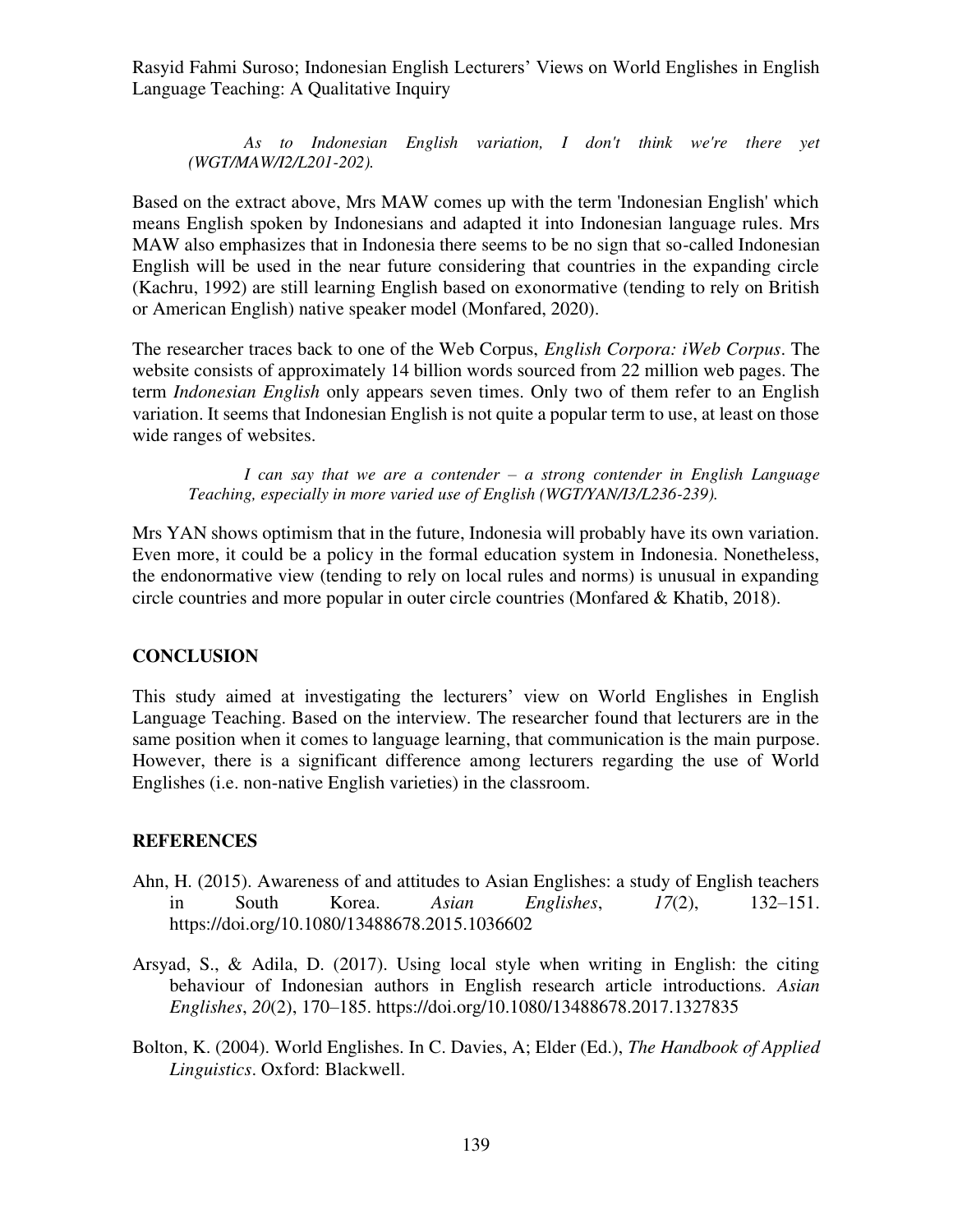- Braun, V., & Clarke, V. (2006). Using Thematic Analysis in Psychology. *Qualitative Inquiry*, *3*(2), 77–101.
- Countries in which English language is a mandatory or an optional subject. (2021). Retrieved 27 November 2021, from The University of Winnipeg website: https://www.uwinnipeg.ca/global-english-education/countries-in-which-english-ismandatory-or-optional-subject.html
- Crystal, D. (2003). *English as a global language*. Cambridge: Cambridge University Press.
- Deterding, D. (2013). *Misunderstandings in English as a Lingua Franca: an analysis of ELF interactions in South-East Asia*. Berlin: Mouton de Gruyter.
- Dewi, A. (2012). English as an international language: an overview. *UII Journal of English and Education*, *6*(2). https://doi.org/10.20885/jee.vol6.iss2.art1
- Graddol, D. (2000). *The future of English*. Liverpool: The British Council.
- He, D. (2015). University students' and teachers' perceptions of China English and World Englishes: Language attitudes and pedagogic implications. *The Asian Journal of Applied Linguistics*, *2*(2), 65–76.
- Holliday, A. (2006). Native-speakerism. *ELT Journal*, *60*(4), 385–387. https://doi.org/10.1093/elt/ccl030
- Hughes, A., Trudgill, P., & Watt, D. (2012). *English accents and dialects: an introduction to social and regional varieties of British English* (5th ed.). London: Routledge.
- Ibrahim. (2015). *Metodologi Penelitian Kualitatif*. Pontianak: Perpustakaan Nasional.
- iWeb: The Intelligent Web-based Corpus. (n.d.). Retrieved 19 November 2021, from English Corpora website: https://www.english-corpora.org/iweb/
- Jenkins, J. (2015). *Global Englishes: A resource book for students* (3rd ed.). New York: Routledge.
- Kachru, B. B., Kachru, Y; Nelson., & C. L. (Ed.). (2006). *The Handbook of World Englishes*. Oxford: Blackwell.
- Kachru, B. B. (1985). Standards, codification and sociolinguistics realism: the English language in the outer cirle. In H. G. Quirk, R., & Widdowson (Ed.), *English in the world: teaching and learning the language and literatures*. Cambridge: Cambridge University Press.
- Kachru, B. B. (1992). World Englishes: approaches, issues, and resources. *Language Teaching*, *25*(1), 1–14. https://doi.org/10.1017/S0261444800006583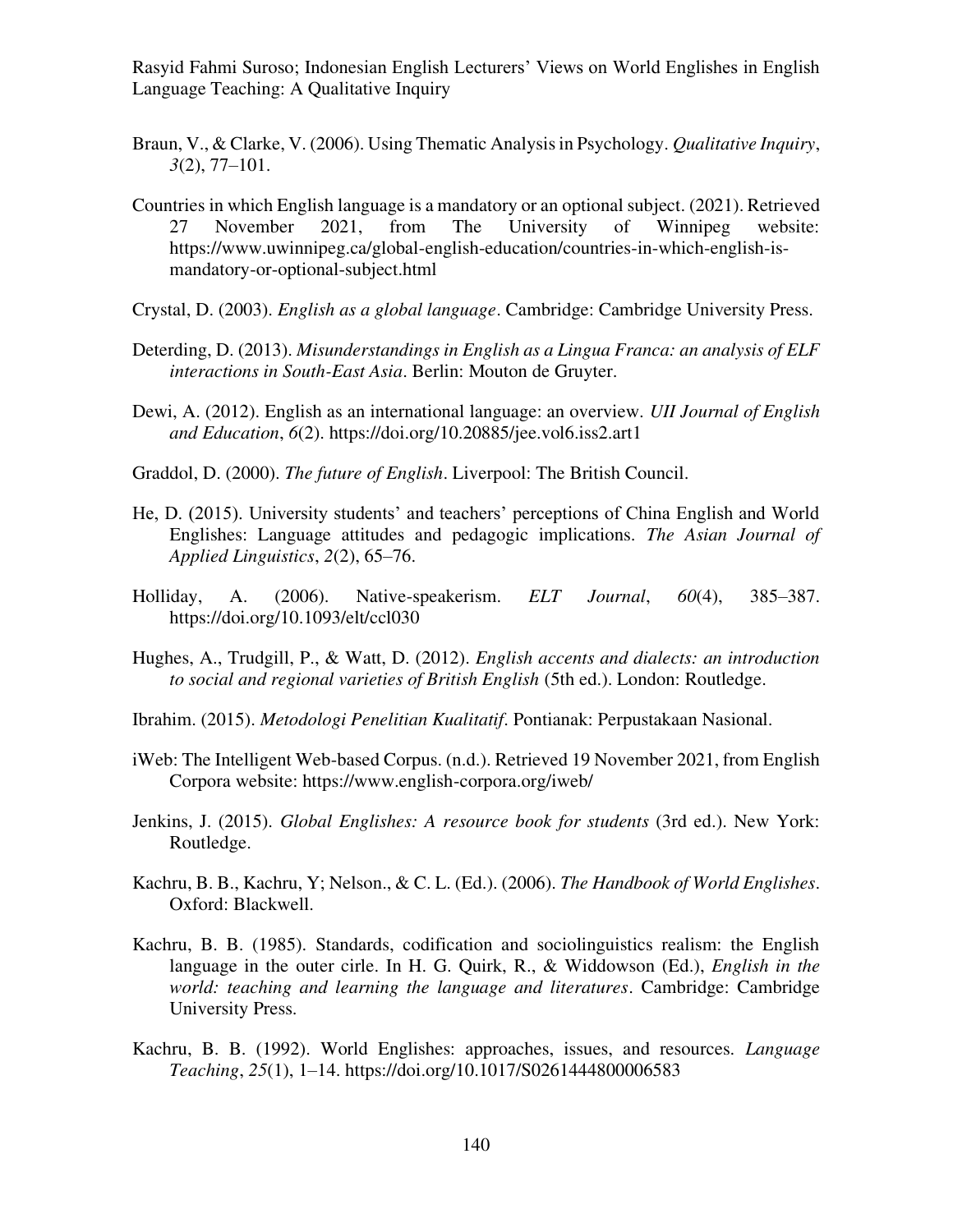- Kirkpatrick, A. (2007). *World Englishes: Implications for international communication and English language teaching*. Cambridge: Cambridge University Press.
- Language Information. (2021). Retrieved 15 November 2021, from Ethnologue: Languages of the World website: https://www.ethnologue.com/about/language-info#LgUse
- Lim, S. (2020). A critical analysis of Cambodian teachers' cognition about World Englishes and English language teaching. *Asian Englishes*, *22*(1), 85–100. https://doi.org/10.1080/13488678.2019.1645994
- Lopez, A. L. (2015). In graphics: a world of languages and how many speak them. Retrieved 26 November 2021, from South China Morning Post website: ttps://www.scmp.com/infographics/article/1810040/infographic-worldlanguages?page=all
- McKay, S. L. (2012). Principles of teaching English as an international language. In W. A. Alsagoff, L; McKay, S. L; Renandya (Ed.), *Principles and practices for teaching English as an international language*. New York: Routledge.
- McKay, S. L. (2018). English as an international language: what it is and what it means for pedagogy. *RELC Journal*, *49*(1), 9–23. https://doi.org/10.1177/0033688217738817
- Monfared, A., & Mozaheb, M. A. (2020). Exonormativity, endonormativity or multilingualism: teachers' attitudes towards pronunciation issues in three kachruvian circles. *Journal of English as an International Language*, *15*(2), 27–51.
- Monfared, A., & Khatib, M. (2018). English or englishes? Outer and expanding circle teachers' awareness of and attitudes towards their own variants of english in ESL/EFL teaching contexts. *Australian Journal of Teacher Education*, *43*(2), 56–75. https://doi.org/10.14221/ajte.2018v43n2.4
- Noack, R., & Gamio, L. (2015). The world's languages in 7 maps and charts. Retrieved 28 November 2021, from The Washington Post website: https://www.washingtonpost.com/news/worldviews/wp/2015/04/23/the-worldslanguages-in-7-maps-and-charts/
- Patton, M. Q. (2003). Qualitative research & evaluation methods. In *Revista de Administração Contemporânea* (3rd ed., Vol. 7). Thousand Oaks: SAGE. https://doi.org/10.1590/s1415-65552003000200018
- Peel, Q. (2001). The monotony of monoglots. *Language Learning Journal*, *23*(1), 13–14. https://doi.org/https://doi.org/10.1080/09571730185200041
- Poland, B. D. (2002). Transcription quality. In A. B. Gubrium, J. F; Holstein, J. A; Marvasti (Ed.), *The SAGE Handbook of Interview Research* (pp. 629–649). Thousand Oaks: SAGE.